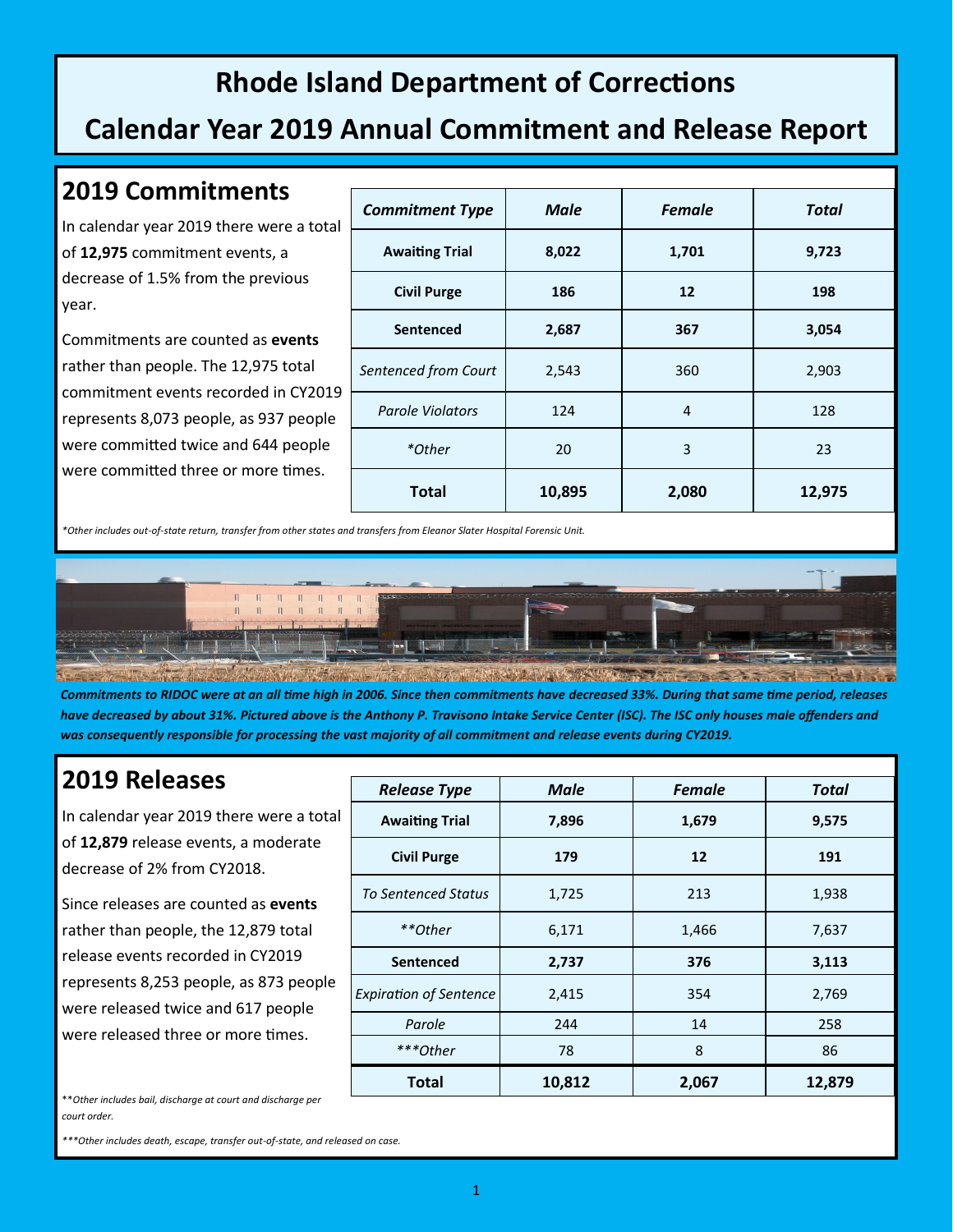

Prison populations are influenced by commitments and length of stay. In RI, commitments have a great effect on RIDOC's population. When commitments exceed/fall below releases, an increase/decrease may be evident in the population. The graph above demonstrates how commitments/releases impacted the population in CY2019. For more information regarding changes in length of stay, see the RIDOC FY2019 Annual Population Report, which can be found on the RIDOC webpage at www.doc.ri.gov. Since male and female figures were relatively close together, they have been expressed below as combined\*.

- The average age of those committed and released was 35\*.
- Thirty-two percent (32%) of men and forty-eight percent (48%) of women were committed for non-violent offenses.
- Fifty percent (51%) of those committed and released were white, twenty-five percent (25%) black; twenty percent (20%) Hispanic\*.
- Only sixteen percent (16%) of those committed and released were female.
- Of the sentenced commitments, sixty-one percent (61%) were newly sentenced and thirty-four percent (34%) were committed due to a probation violation, yielding a seven percent (7%) decrease from last year where forty-one percent (41%) of sentenced commitments were probation violations\*.
- Of the awaiting trial commitments, thirty-eight percent (38%) were new commitments and twenty-five percent (25%) were committed for "failure to appear" (for court)\*.
- Of the sentenced commitments in calendar year 2019, sixty-six percent (66%) of males and eighty-one percent (81%) of females were sentenced to six months or less.

**For further information please contact Keith Ivone, Economic & Policy Analyst I, at keith.ivone@doc.ri.gov, 401-462-6721.**